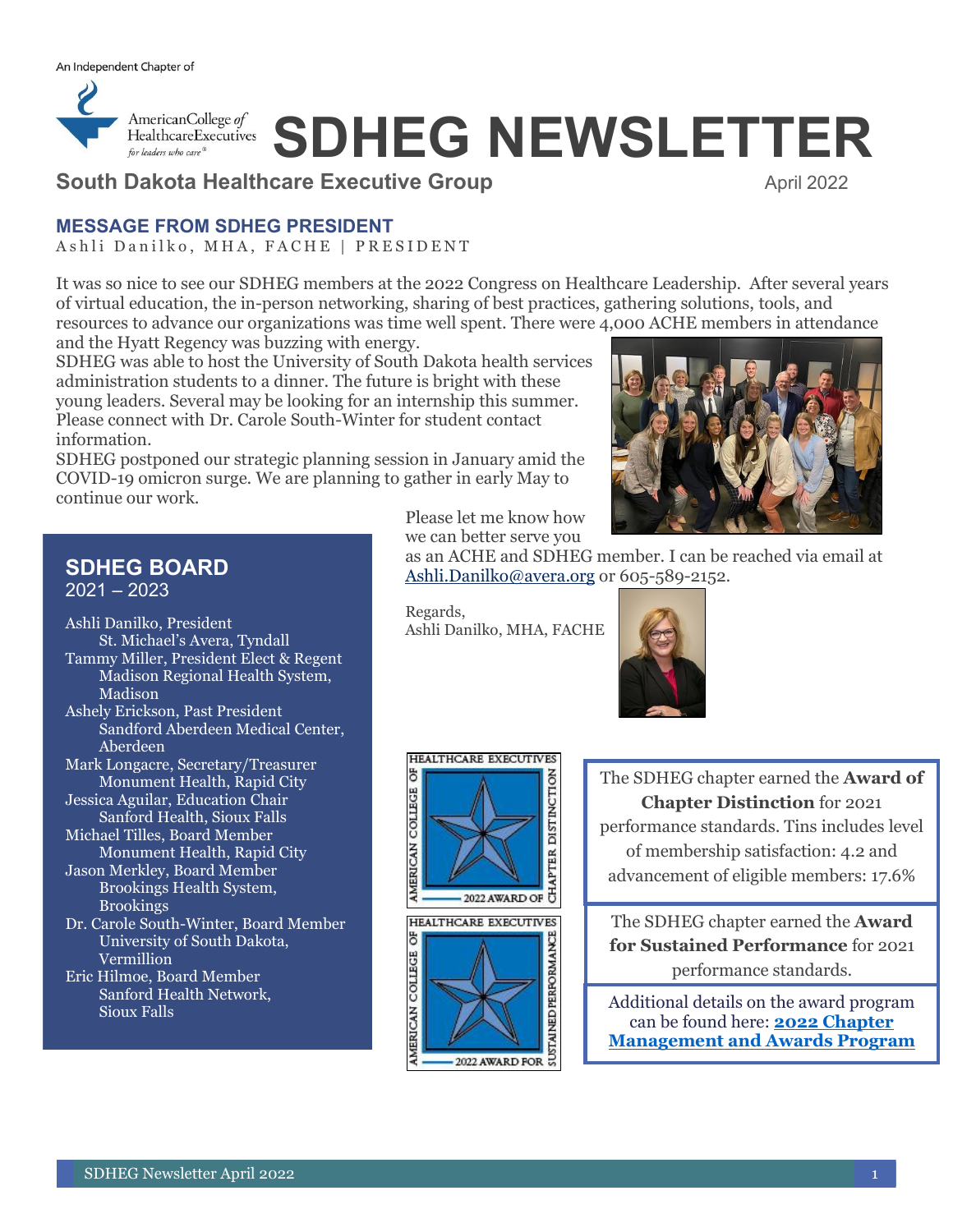# *Regent Report April 2022*

#### *Message from Mark Longacre, SDHEG Regent*

*I am excited to begin my term representing the healthcare leadership of South Dakota as its Regent. The experiences I went through at the recent ACHE Congress in Chicago reinforce the strength of our chapter. I want to thank Tammy Miller, our outgoing Regent, for the hard work she put in during the pandemic. It*  was not a normal three years for her and helping lead our state on a national level was not an easy thing *to do. I also want to recognize those chapter members that obtained their Fellow Designation during this past year, and I encourage the next wave of leaders to pursue this journey of fellowship .*

|              | Teri Bergeleen |
|--------------|----------------|
| Michelle Roy |                |

*Michelle Roy Michelle Stephens Tanner White*

# *Thomas Johnson Christina Papineau*

*One of the activities I am most looking forward to is visiting with students across our state that are enrolled with our healthcare administration programs. The opportunity to talk about healthcare in the recent past and healthcare moving forward with future leaders will be intriguing. If there is anything I can do for you, please reach out and hopefully I can do the same.*

#### **SDHEG Chapter Stats**

**135** ACHE State Chapter Members

**39** FACHEs in State Chapter

**47** senior-level exectuives in SDHEG

**10** active student members

#### **Welcome New Members**

Barb Hespen, Monument Health, Market President Roger Stull, ACI Federal Inc., Sr Director, Health and Professional Services Melissa Wagner, Brookings Health System, Chief Financial Officer Kristin Nelson, Sanford Health, Application Director

### **VIRTUAL PANEL DISCUSSION ON DIVERSITY, EQUITY & INCLUSION HELD ON THURSDAY, FEBRUARY 24TH FROM 1:30PM – 3:00PM.**

- **Natasha Smith** (moderator) Head of Diversity, Equity & Inclusion at Sanford Health
- **Leroy V. "JR" LaPlante, JD** (panelist) Director of Tribal Relations at Avera Health
- **Sandra Ogunremi, DHA** (panelist) Director of Diversity, Inclusion and Spiritual Care Services at Monument Health
- **Brooke C. Sydow, EdD** (panelist) Program Manager at Huron Regional Medical Center
- **Julie Ward, MScA** (panelist) Vice President of Diversity, Equity & Inclusion at Avera Health

# **PANELISTS…THANK YOU!**

**THANK YOU, EDUCATION COMMITTEE, FOR ORGANIZING THE PANEL.**